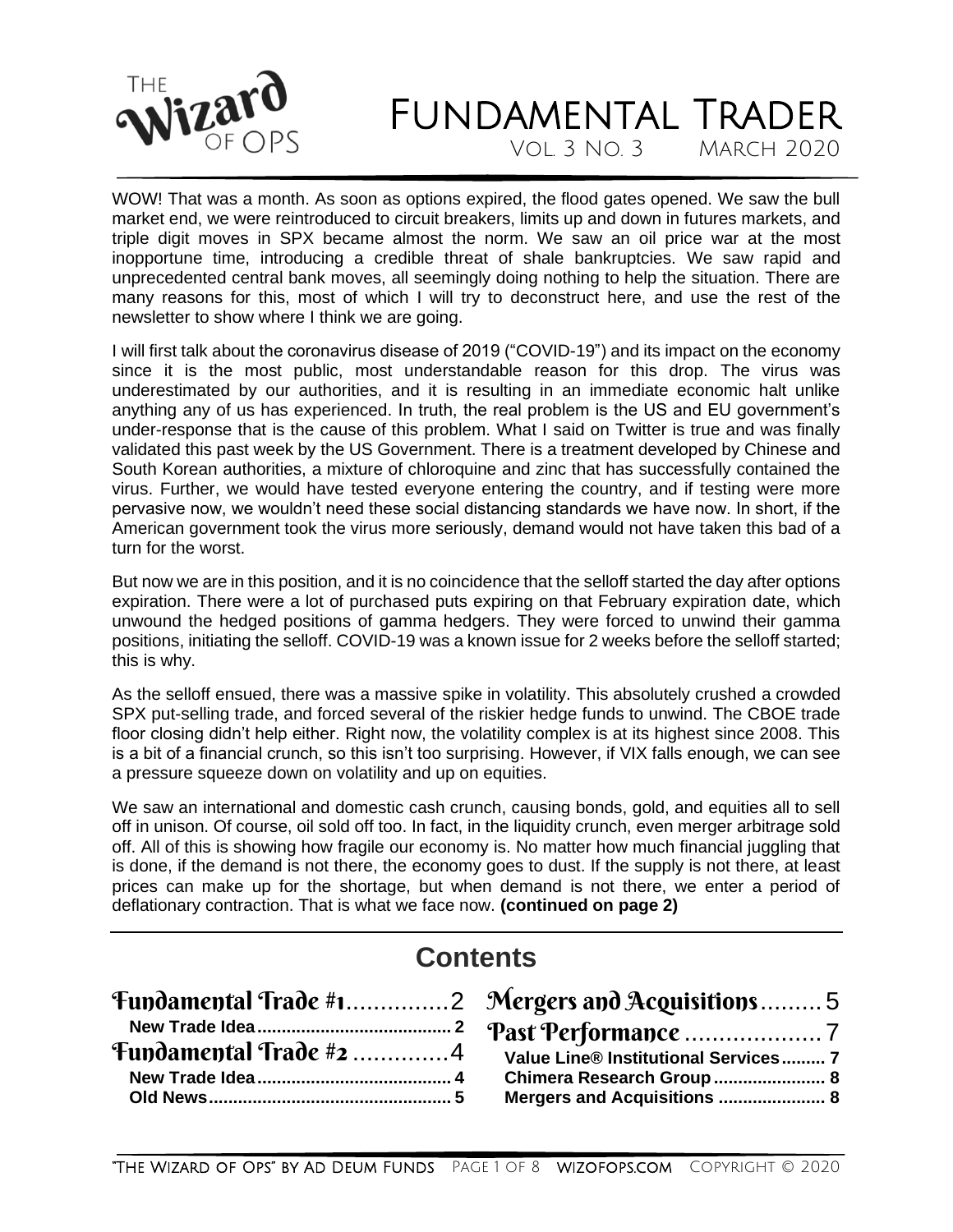

Vol. 3 No. 3 March 2020

**(Introduction continued)** How can it be fixed? It can be fixed through inflationary measures. This means fiscal policy. The government needs to give people the money that they no longer have. They need to support businesses who owe money, and now have no means to pay it. All this time, there hasn't been enough dollar issuance to handle the economy. It took a virus to really expose it for what it was, an economy completely dependent on the growing consumerism demand. When this newsletter started, I had a major bearish trade on because I saw this developing. Eventually I surrendered to the numbers, seeing unemployment crater even without inflation. I saw loans being taken out to buy back shares, a move that makes sense when assuming a certain demand level. When that demand goes away, it is exposed for the risky strategy it is. Now, can these companies like Boeing pay their loans back? Fiscal policy is the only way to fix the monetary troubles we have, and virus testing and treatment is the only way to bring the demand back to the economy.

Fundamental trades have been wrecked recently thanks to the drop in the market. However, these were good names before, and they still are. These are the kinds of names that will survive this, as they have relatively low debt, have catalysts that would help them recover, or would prosper in this environment. So, it is a good time to stick through the short-term pain.

Although it is rare with fundamental trades, sometimes there need to be adjustments to the plan. So far, I have been posting them in the blog, and likely will continue to do so. However, for immediate adjustments, please follow me on Twitter. My handle is [@WizofOps.](https://twitter.com/wizofops)

<span id="page-1-0"></span>

Image Source: [Value Line® Institutional](https://www.valuelinepro.com/)  [Services Website.](https://www.valuelinepro.com/)

**Analyst:** Arnold Bernhard founded Value Line in 1931 after spending several years on Wall Street as an employee of Moody's Investors Service. When the crash of 1929 and subsequent bear market wiped out what little savings his mother had, he determined that the then-current practice of analyzing stocks was woefully inadequate. He set out to develop a set of objective measures that would signal when a stock was overvalued and when it was undervalued – measures that would not yield to emotions. What followed revolutionized the practice of securities analysis and sent Value Line on its path to being one of the nation's largest independent research services as well as a major money management institution.

#### <span id="page-1-1"></span>**New Trade Idea**

#### **PPG Industries (PPG)**

**Value Line Commentary:** PPG reported 2019 share net of \$5.22, on sales of \$1.515 billion. These figures were slightly lower than 2018's tallies. All year long, the company had been battling a slump in the domestic manufacturing sector, along with tepid demand from its overseas markets. Germany, Japan, and China have been particularly weak (68% of 2019 sales stemmed from abroad). The strong U.S. dollar against most major currencies didn't help things, either. One bright spot was higher sales in PPG's aerospace, protective, and marine coatings markets. We look for a slight expansion of the top and bottom lines in 2020. Most of this, however, will likely arise from minor acquisitions. PPG is looking for highermargin specialty businesses in markets and geographies it **(continued on page 3)**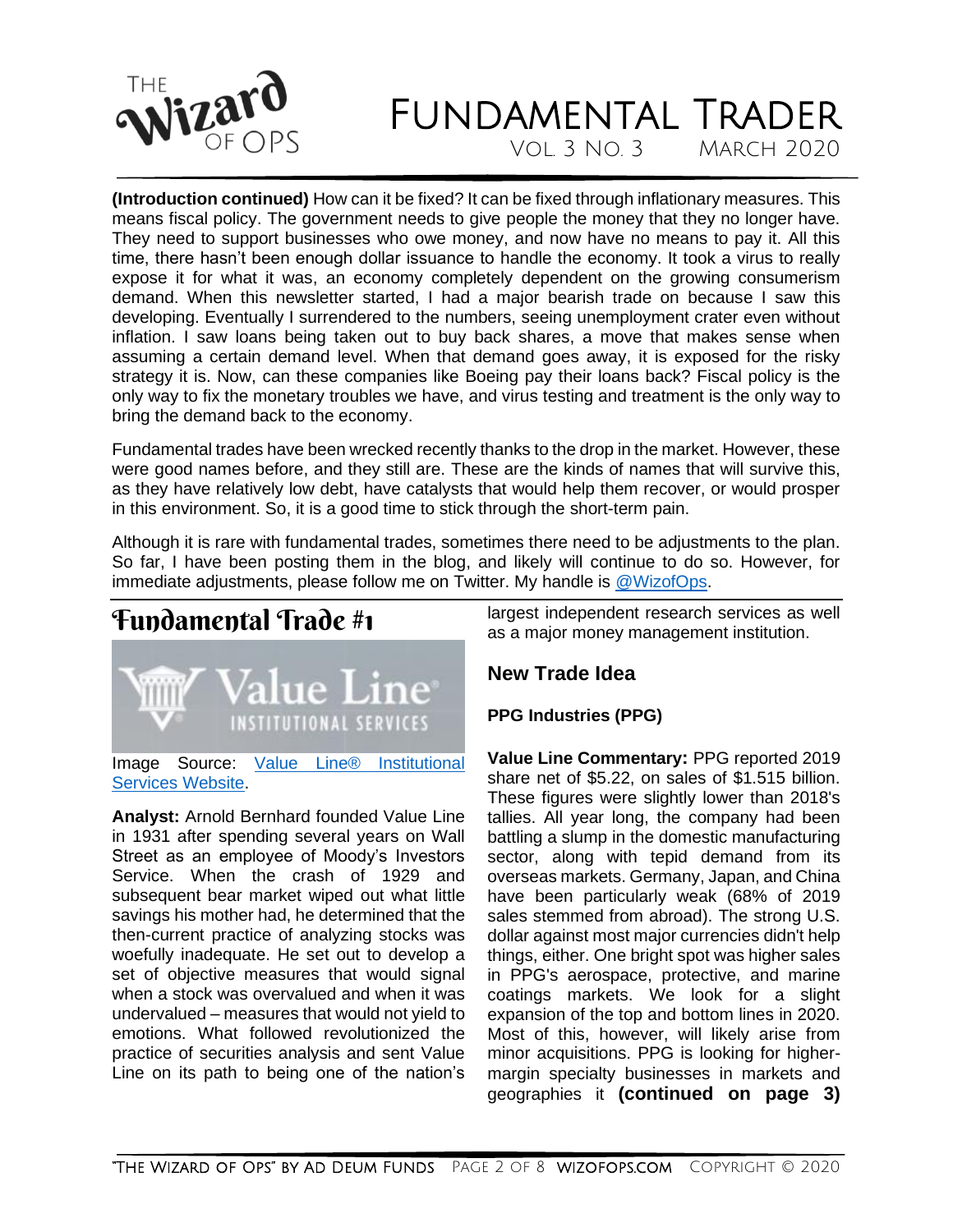

 $VOL$  3  $NO$  3

**(Fundamental Trade #1 continued)** currently doesn't serve. The company has the financial wherewithal to consummate numerous purchases should it wish to do so. At the end of 2019, it had almost \$1.3 billion of cash on the books, and was generating ample free cash flow. Moreover, the long-term debtto-total capital ratio remains manageable at 47%. From an organic growth standpoint, we look for a slight contraction. We don't believe there will be a permanent settlement to the trade wars with China and Europe. This will probably hamper PPG's ability to make longterm investment plans as regards its supply chain organization. Moreover, we think the manufacturing sector is likely to remain depressed. Much will depend on the U.S. consumer this year, but at first blush, it appears that consumer sentiment is beginning to wane. We wouldn't be surprised to see PPG join forces with another paint and sealants maker this year. The key to longevity and prosperity in this relatively lower-margin commodity business is critical mass. In order to gain this advantage, we think PPG will need to join forces with a comparable partner. One obvious candidate is Sherwin Williams (SHW). Although timely, this stock has subpar longterm total return potential. A market-matching performance is unlikely for this issue due to PPG's position in the mature phase of its life cycle. Our projections exclude the possibility of a merger.

**Wizard of Ops Commentary:** Like most of the market, PPG has been viciously sold off. Fortunately, they do not have a ton of debt, they have solid cash flow, this is a great stock to have on the "shopping list". Because premiums are very high on puts, stocks like this that normally would have very little premium have a nice return on a sold put.

**The New Trade:** Sell 2 PPG \$70 17Apr20 @ \$4.70 credit. *This trade uses \$14,000 in capital.*

**The Plan:** Keep this on through expiration. If the options are exercised (PPG closes below \$70 at April expiration), we own PPG shares at a discount price. If you execute the trade at \$4.70, you will realize a 7.28% return on this trade if the price closes above \$70 at expiration.

#### **Old News**

#### **LKQ Corporation (LKQ)**

**Wizard of Ops Commentary:** This stock was devastated. It lost 50.6% this month. It is just one of many stocks that were crushed in the market selloff. However, the fundamental thesis hasn't really changed much except that people are not driving as much and there are production cuts in the main automakers. However, this is an auto parts manufacturer, primarily to after markets, so they are best positioned to handle this environment. This is a hold, along with holding your nose.

**The Trade:** We own 400 shares of LKQ @ \$16. *This trade uses \$6,400 in capital.*

**The Plan:** Keep these shares. Upon a recovery to \$20, sell 30 delta calls.

**(continued on page 4)**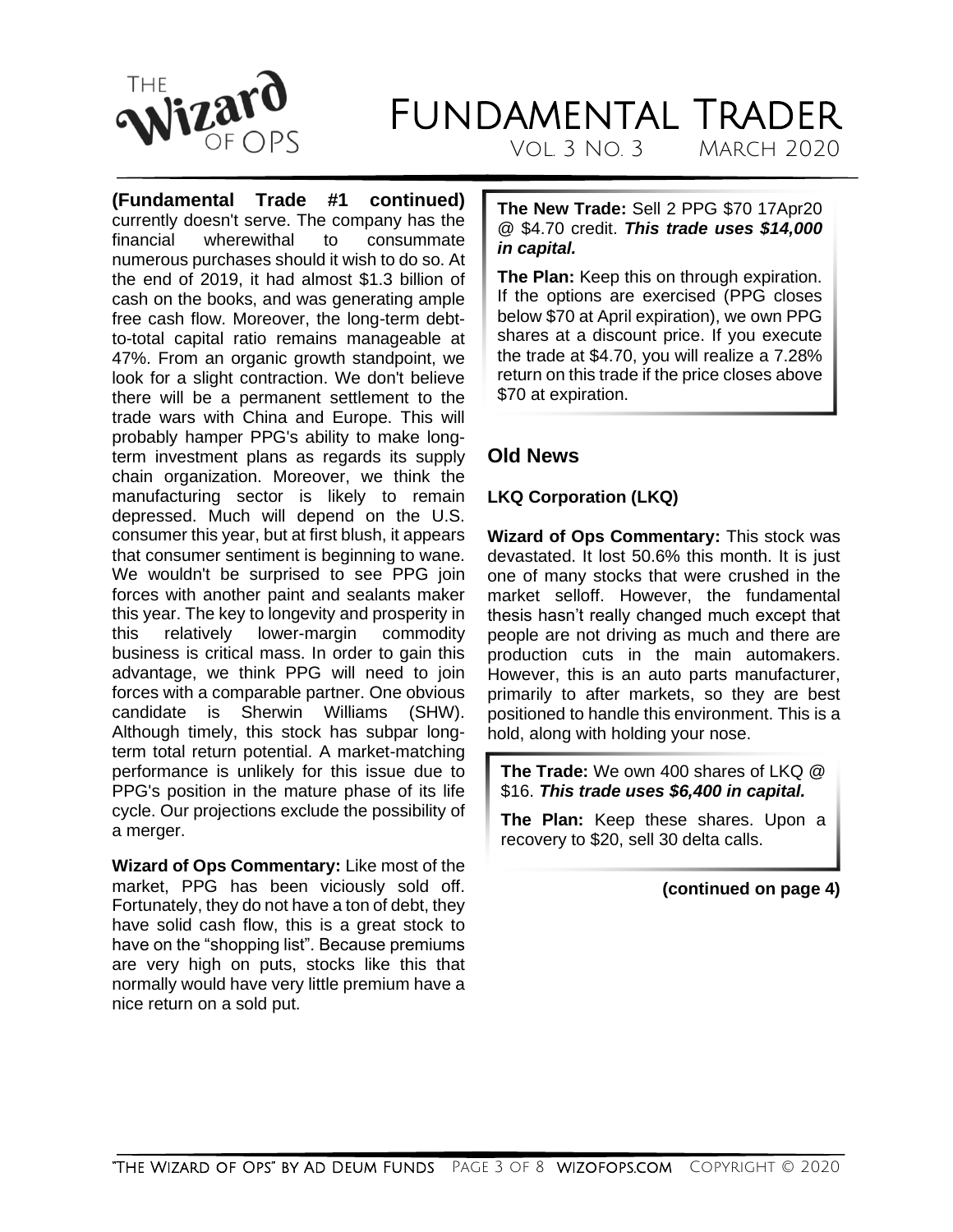

VOL.  $3$  NO.  $3$ 

#### **(Fundamental Trade #1 continued)**

#### **Euronav (EURN)**

#### **United Parcel Service (UPS)**

**Wizard of Ops Commentary:** This stock actually held up all right in the selloff. Initially it was hurt thanks to high amount of debt, but recovered as shelter-in-place orders were given. UPS also volunteered to ship medical supplies using their airplane fleet. They are utilizing their infrastructure to help, which is a nice feel good story, but the fact that many are now ordering their products online help here too. The stock was hurt, just not as much as the overall market.

I never did sell that call; it was worthless by the time Tuesday came. So, this is also just a hold until recovery.

**The Trade:** We own 100 shares of UPS @\$93.46. *This trade uses \$9,346 in capital.*

**The Plan:** Keep these shares. Sell a \$110 call when it reaches 30 delta (if it does).

### <span id="page-3-0"></span>Fundamental Trade #2



Image Source: [Chimera Research Group.](https://www.chimeraresearchgroup.com/)

**Analyst:** David "Dave" Sobek is a disciplined value investor. Using models, research, and fundamental data, Dave devises a value for biotech stocks, buys when significantly undervalued, and sells when significantly overvalued.

#### <span id="page-3-1"></span>**New Trade Idea**

#### **Alexion Pharmaceuticals (ALXN)**

**Dave's Commentary:** ALXN is really cheap and should recover once the market recovers. No major catalysts but when people want to get **Wizard of Ops Commentary:** Despite the further drop along with the rest of the market, EURN and other crude shippers are well positioned to take advantage of the current environment, particularly the dropping oil prices. What shipping companies do is buy the low-priced oil, store it in their ships, and sell it at a time when the price has gone up. Further, since this reduces the number of ships that can transport oil, shipping rates increase. At a time recently, shipping prices surged to \$150K- \$200K per day, exceeding the prices that we purchased EURN at. If market forces were not in play, EURN would be trading at \$15 by now. But market forces are in play, so it is down.

**The Trade:** We own 800 shares of EURN @\$8.30 covered with May \$12.5 calls *This trade uses \$6,640 in capital.*

**The Plan:** Keep these shares. Of the three old trades, this is the one I would add to.

back in its the cheapest large cap with good growth.

**Wizard of Ops Commentary:** ALXN makes immunosuppressants mainly. They do not have an overwhelming debt load, and even though they did not sell off a lot from February (only 22%), they sold off almost half from their 52 week high. The stock is truly cheap, so this is a good idea from Dave. **(continued on page 5)**

**The New Trade:** Sell 2 ALXN \$70 17Apr20 @ \$2.15 credit. *This trade uses \$14,000 in capital.*

**The Plan:** Keep this on through expiration. If the options are exercised (ALXN closes below \$70 at April expiration), we own ALXN shares at a discount price. If you execute the trade at \$2.15, you will realize a 3.17% return on this trade if the price closes above \$70 at expiration.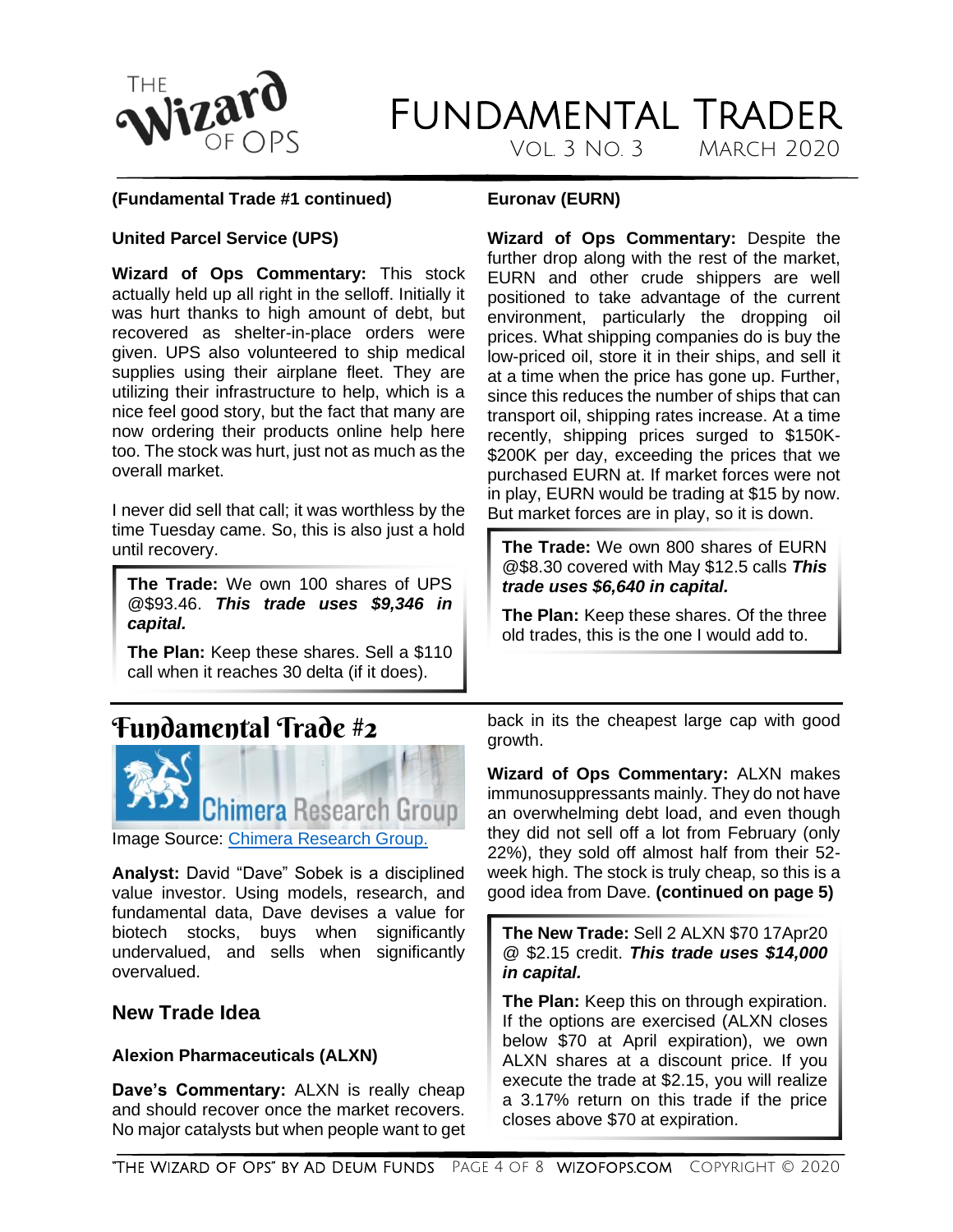

### **FUNDAMENTAL TRADER** VOL.  $3$  NO.  $3$

**(Fundamental Trade #2 continued)**

#### <span id="page-4-0"></span>**Old News**

#### **Biohaven (BHVN)**

**Dave's Commentary:** BHVN actually outperformed the other day for a bit perhaps indicating that we get the prevention data soon but we still wait. These were data that would have been important to the company but this delay has really raised the bar in terms of its importance. These data are not just about the expanded commercial opportunity but are now going to management credibility. It did not have to be this way but I do think this ends up being critical stock moving catalyst (higher or lower).

**Wizard of Ops Commentary:** BHVN got hurt quite a bit in this environment, selling off down to \$26 before recovering after receiving a fast track designation. Overall, the prevention data is what will move this stock, and Dave thinks highly of it, so this is another t keep, and hope

**The Trade:** We own 200 BHVN shares @ \$29.59. *This trade uses \$5,918 in capital.*

**The Plan:** Keep these shares. The return of positive data outweighs the risk of loss, so no cover for now.

market forces do not hurt it too much despite the catalyst.

#### **Amarin Corp. (AMRN)**

**Dave's Commentary:** AMRN is going to move on the trial decision. Of course, it will be moving off of a much lower base so it is not going to spike to \$25 but a significant move will happen. Of course, even if it breaks through the market will any moves higher be sustainable in such a macro driven market? That will be difficult.

**Wizard of Ops Commentary:** This has been exceedingly frustrating to own. It continues to sell off despite nothing but a positive outlook on the company. When the trial decision comes in later this month, it will move positively. From there, I will cover it or sell it. The reason I'd sell it is that there will be few catalysts, so when hedge funds are looking for something to sell, this will be high on their list after the trial results are announced.

**The Trade:** We own 500 AMRN shares @ \$10.64. *This trade uses \$5,320 in capital.*

**The Plan:** Keep these shares, consider selling upon court decision announcement later this month.

## <span id="page-4-1"></span>Mergers and Acquisitions

These are options trades that are made based on prices of acquired companies. Typically, option spreads overestimate the chances of an acquisition failing. These trades are designed to expose that as an arbitrage trade. Because this is solely an options trade that is settled at the end of the acquisition in a cash manner, the companies do not benefit from any trade made in this section.

**Note:** All of the news and details of every active merger is consolidated and arranged in an easily consumable table on [www.insidearbitrage.com.](http://www.insidearbitrage.com/) They do an

excellent job; if you are interested in these trades, I highly recommend checking them out.

**Overall Wizard of Ops Commentary:** Merger acquisitions have been sold off drastically without a change in thesis to many of these. The main changes would be a lower basis value of the acquired company, but in many cases the acquiring price isn't changing because of high break prices. So, I see this as an area of very high opportunity, despite some additional timing (due to antitrust authority shutdowns) or tail risk issues.

#### **(continued on page 6)**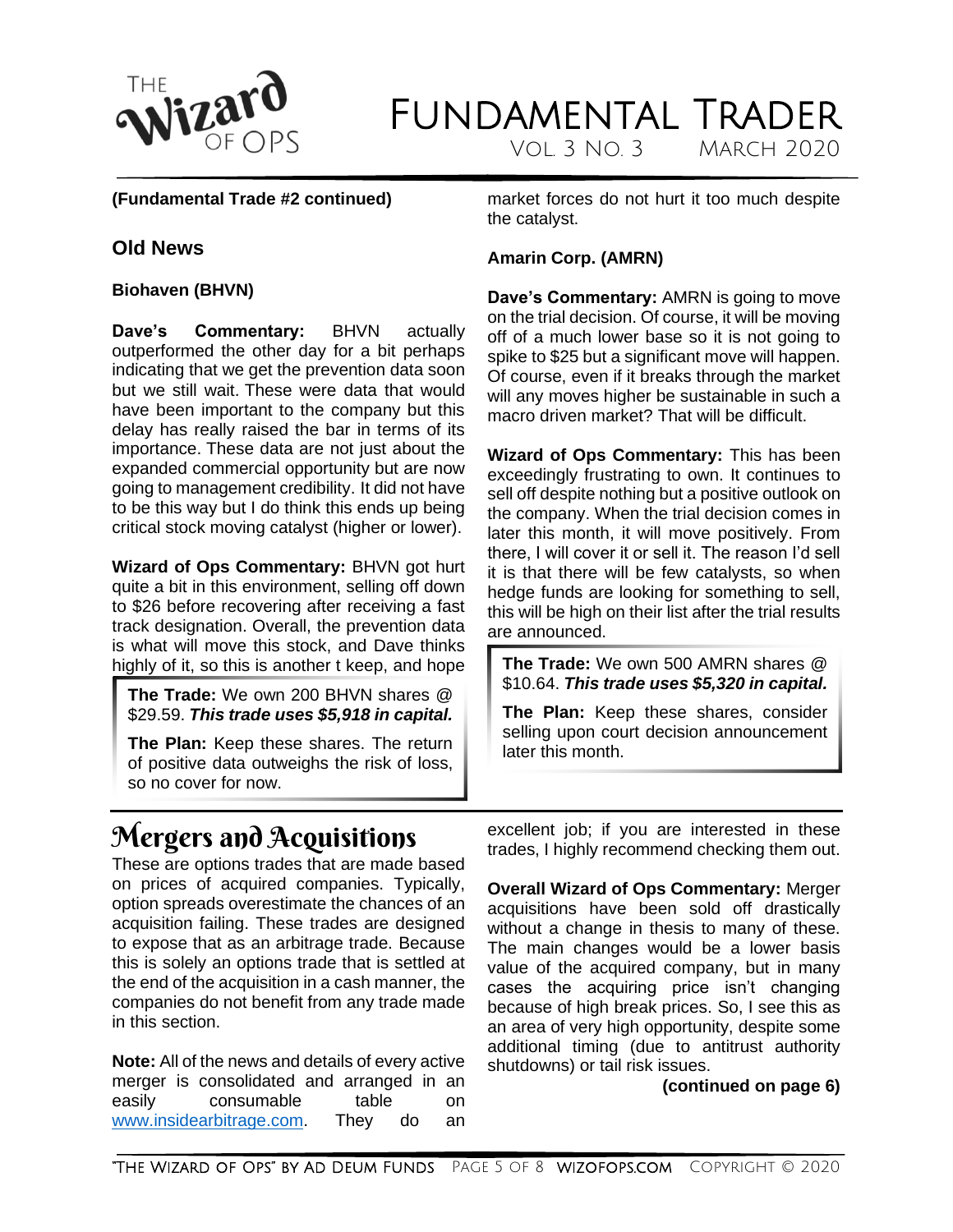

VOL.  $3$  NO.  $3$ 

#### **(Mergers and Acquisitions continued)**

#### **Old News**

#### **Cypress Semiconductors (CY) is acquired by Infineon Technologies AG (IFNNY)**

**Wizard of Ops Commentary:** This trade was a roller coaster, and it appears that poor journalism cost us some money on this one. The Committee on Foreign Investment in the United States (CFIUS) publicly threatened to block the transaction on national security concerns. This crushed the stock and forced me to change shares at \$16 to buying 21Jan22 \$17.5 calls at \$3. These were bought at \$22.50, so this recognized that there was a loss coming of \$4.5/share. 3 days later, CFIUS rescinded their threat and passed the merger. This still has to pass SAMR evaluation, but has a high probability of doing so, as there are not many third-party concerns on this transaction. Because of the high probability of success, this would be a great place to park your money, and make a decent return.

#### **The Trade:** Hold 10 CY 17.5/25 call verticals @ \$2.80 debit *This trade uses \$23,250 in capital.*

**The Plan:** Keep this on. When the acquisition happens, it will expire with a 2.6% gain. The hold time varies, but is estimated to be 1-2 months.

#### **Fitbit (FIT) is acquired by Alphabet Inc. (GOOGL)**

**Wizard of Ops Commentary:** This trade has also sold off, but that helps this trade. You cannot get these calls at this price anymore, but unless you have a place to put this money, this isn't a bad place to hold your money.

#### **The Trade:** Hold 100 FIT 15May20 \$8 calls \$.07. *This trade uses \$6,800 in capital.*

**The Plan:** Keep this on. When the acquisition happens, it will expire with a 9% gain. This will last until expiration.

#### **Mellanox Technologies (MLNX) is acquired by NVIDIA (NVDA)**

**Wizard of Ops Commentary:** This timing of this acquisition was hurt by the COVID crisis. The 3<sup>rd</sup> parties are delaying their responses, and there was a week of delay as China closed for an extra week for Lunar New Year in an attempt to control the virus. Further, the MLNX CEO was quarantined for 2 weeks after returning to Israel from France. As a result, the timing of this deal was further delayed, and made our vertical expire worthless as MLNX was not in the money anymore, and plummeted in price without much opportunity to sell the vertical thanks to illiquidity in its options market. But I will re-up with a butterfly in Jan 2022, as MLNX and NVDA offered their remedies, China responded with a hold-separate remedy which the companies have not yet accepted. I do think they will accept eventually, but the devil is in the details.

**The Trade:** Buy 50 MLNX 20Jan22 \$120/\$125/\$130 call butterflies for \$3. *This trade uses \$15,000 in capital.*

**The Plan:** Keep this on. When the acquisition happens, it will expire with a 66% gain. The hold time varies, but is estimated to be 1 month.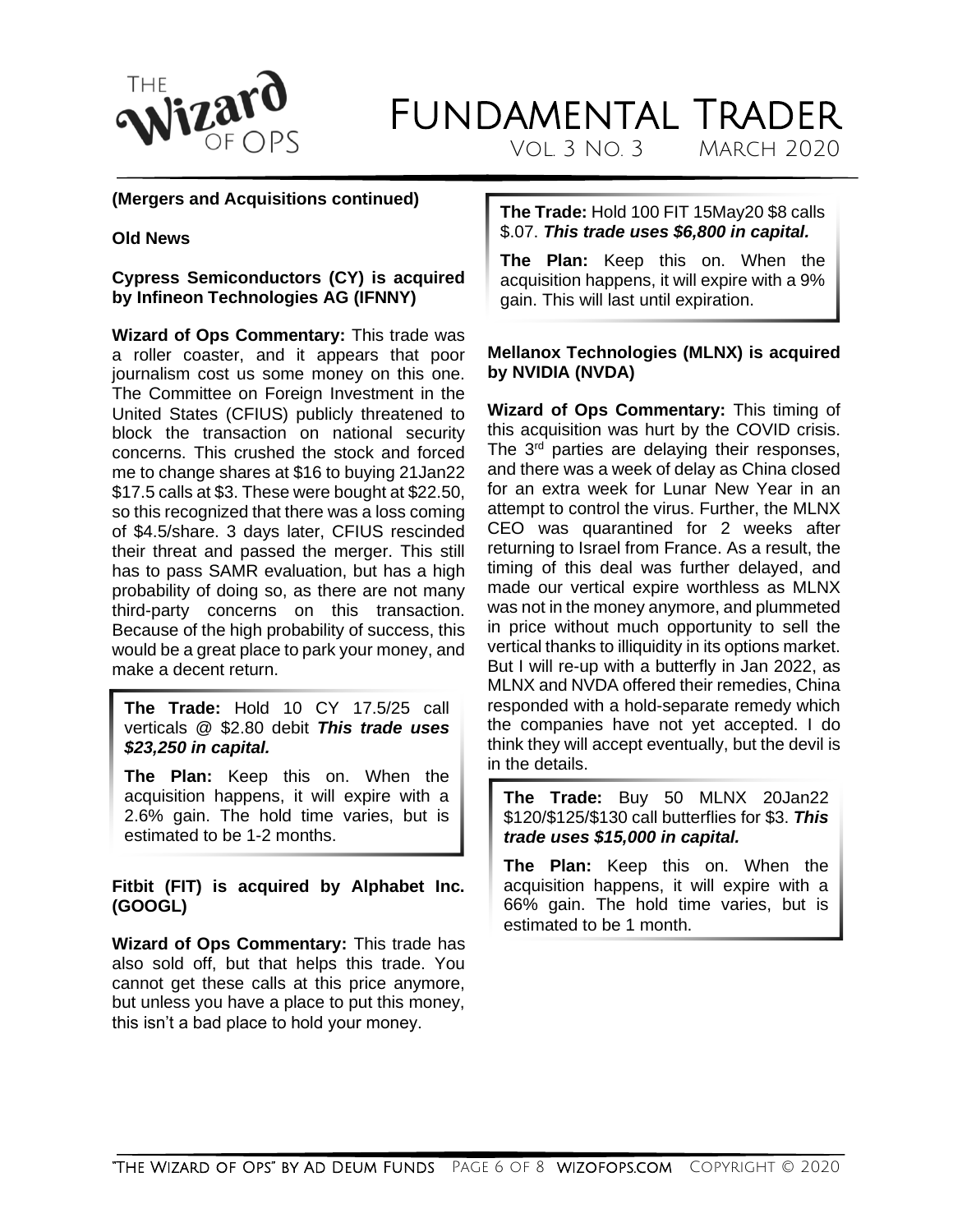

### Fundamental Trader Vol. 3 No. 3 March 2020

## <span id="page-6-0"></span>Past Performance

#### <span id="page-6-1"></span>**Value Line® Institutional Services**

| <b>Newsletter</b><br>Edition | <b>Stock</b>             | Put<br><b>Strike</b><br>Sold | <b>Expiration</b> | Put<br>Price       | # of<br>Puts   | Price at<br><b>Expiration</b> | Call<br>Premiums   Sell Date<br>Collected |               | Sell<br>Price     | % Gain           | <b>Total Profit</b> | <b>Cumulative</b><br>Profit |
|------------------------------|--------------------------|------------------------------|-------------------|--------------------|----------------|-------------------------------|-------------------------------------------|---------------|-------------------|------------------|---------------------|-----------------------------|
| <b>Jan-18</b>                | <b>SLM</b>               | $\overline{$11}$             | Feb-18            | \$0.24             | $\overline{9}$ | \$11.30                       |                                           |               |                   | $\overline{2.2}$ | \$216.00            | \$216.00                    |
| Feb-18                       | <b>SLM</b>               | \$11                         | Mar-18            | \$0.22             | 9              | \$11.24                       |                                           |               |                   | 2.0              | \$198.00            | \$414.00                    |
| Feb-18                       | <b>GM</b>                | \$40                         | Mar-18            | \$0.76             | 3              | \$37.94                       | \$324                                     | <b>Jun-18</b> | \$40.00           | 4.6              | \$552.00            | \$966.00                    |
| Mar-18                       | <b>SLM</b>               | $\overline{$11}$             | Apr-18            | $\sqrt{$0.24}$     | 9              | \$11.81                       |                                           |               |                   | $\overline{2.2}$ | \$216.00            | \$1,182.00                  |
| Mar-18                       | <b>AJG</b>               | \$70                         | Apr-18            | \$0.85             | $\overline{2}$ | \$69.97                       | \$213                                     | Apr-18        | \$70.25           | $\overline{3.1}$ | \$433.00            | \$1,615.00                  |
| Apr-18                       | <b>SBUX</b>              | \$55                         | May-18            | \$0.63             | 3              | \$57.16                       |                                           |               |                   | 1.1              | \$189.00            | \$1,804.00                  |
| <b>May-18</b>                | <b>CVS</b>               | \$62.5                       | <b>Jun-18</b>     | \$0.59             | 3              | \$68                          |                                           |               |                   | 0.9              | \$177.00            | \$1,981.00                  |
| <b>Jun-18</b>                | <b>INTC</b>              | \$52.5                       | <b>Jul-18</b>     | \$0.55             | 3              | \$51.91                       | \$651                                     | Feb-19        | \$50.00           | 0.4              | \$66.00             | \$2,047.00                  |
| <b>Jun-18</b>                | <b>CMCSA</b>             | \$32.5                       | <b>Jul-18</b>     | \$0.56             | 5              | \$36                          |                                           |               |                   | 1.7              | \$280.00            | \$2,327.00                  |
| <b>Jul-18</b>                | <b>TXT</b>               | \$65                         | Aug-18            | $\overline{$}0.75$ | $\overline{c}$ | \$66.15                       |                                           |               |                   | 1.2              | \$150.00            | \$2,477.00                  |
| Aug-18                       | <b>TXT</b>               | \$65                         | Sep-18            | \$0.82             | $\overline{2}$ | \$71.82                       |                                           |               |                   | 1.3              | \$164.00            | \$2,641.00                  |
| Aug-18                       | <b>CVS</b>               | \$72.5                       | Sep-18            | \$1.25             | 1              | \$79.59                       |                                           |               |                   | 1.7              | \$125.00            | \$2,766.00                  |
| Sep-18                       | <b>JPM</b>               | \$115                        | Oct-18            | \$1.26             | $\mathbf{1}$   | \$108.09                      | \$270                                     | Apr-19        | \$110.00          | $-0.9$           | (\$104.00)          | \$2,662.00                  |
| Sep-18                       | <b>NEM</b>               | \$31                         | Oct-18            | \$0.53             | $\overline{4}$ | \$32.19                       |                                           |               |                   | 1.7              | \$212.00            | \$2,874.00                  |
| <b>Oct-18</b>                | <b>NEM</b>               | \$31                         | <b>Nov-18</b>     | \$0.63             | $\overline{4}$ | \$33.32                       |                                           |               |                   | 2.0              | \$252.00            | \$3,126.00                  |
| <b>Oct-18</b>                | $\overline{\mathsf{BK}}$ | \$45                         | Nov-18            | \$0.53             | $\overline{2}$ | \$49.39                       |                                           |               |                   | 1.2              | \$106.00            | \$3,232.00                  |
| <b>Nov-18</b>                | CAH                      | \$52.50                      | Dec-18            | \$0.80             | $\overline{2}$ | \$44.44                       | \$540                                     | Feb-19        | \$50.00           | 1.9              | \$200.00            | \$3,432.00                  |
| <b>Nov-18</b>                | BK                       | \$45                         | Dec-18            | \$0.53             | $\overline{2}$ | \$44.64                       | \$40                                      | Jan-19        | \$50.00           | 12.7             | \$1,146.00          | \$4,578.00                  |
| <b>Dec-18</b>                | <b>DIS</b>               | \$105                        | <b>Jan-19</b>     | \$1.80             | $\mathbf{1}$   | \$111.04                      |                                           |               |                   | 1.7              | \$180.00            | \$4,758.00                  |
| <b>Jan-19</b>                | KHC                      | \$45                         | $Feb-19$          | \$0.35             | $\overline{2}$ | \$47.62                       |                                           |               |                   | 0.8              | \$70.00             | \$4,828.00                  |
| <b>Jan-19</b>                | <b>DIS</b>               | \$105                        | Feb-19            | \$0.76             | $\mathbf{1}$   | \$112.59                      |                                           |               |                   | 0.7              | \$76.00             | \$4,904.00                  |
| Feb-19                       | KHC                      | \$45                         | Mar-19            | \$0.80             | $\overline{c}$ | \$32.00                       | \$130                                     | Apr-19        | \$32.50           | $-24.6$          | (\$2,210)           | \$2.694.00                  |
| Feb-19                       | <b>DIS</b>               | \$110                        | Mar-19            | \$1.13             | $\mathbf{1}$   | \$115.00                      |                                           |               |                   | $1.0\,$          | \$113.00            | \$2,807.00                  |
| Feb-19                       | $\overline{VZ}$          | \$52.5                       | Mar-19            | \$0.25             | $\overline{2}$ | \$58.40                       |                                           |               |                   | 0.5              | \$50.00             | \$2,857.00                  |
| Mar-19                       | $\overline{DIS}$         | \$110                        | Apr-19            | \$1.43             | $\mathbf{1}$   | \$131.75                      |                                           |               |                   | 1.3              | \$143.00            | \$3,000.00                  |
| Mar-19                       | <b>HCA</b>               | \$130                        | Apr-19            | \$2.25             | $\mathbf{1}$   | \$115.52                      | \$120                                     |               | May-19   \$123.51 | $-2.3$           | (\$304)             | \$2,696.00                  |
| Apr-19                       | <b>LLY</b>               | \$110                        | May-19            | \$1.77             | $\mathbf{1}$   | \$117.74                      |                                           |               |                   | 1.6              | \$177.00            | \$2,873.00                  |
| May-19                       | <b>IQV</b>               | \$125                        | Jun-19            | \$1.25             | $\mathbf{1}$   | \$158.67                      |                                           |               |                   | 1.0              | \$125.00            | \$2,998.00                  |
| <b>Jun-19</b>                | <b>HES</b>               | \$57.5                       | <b>Jul-19</b>     | \$1.05             | $\overline{2}$ | \$60.61                       |                                           |               |                   | 1.8              | \$210.00            | \$3,208.00                  |
| <b>Jun-19</b>                | <b>BABA</b>              | \$160                        | <b>Jul-19</b>     | \$2.87             | $\mathbf{1}$   | \$172.99                      |                                           |               |                   | 1.8              | \$287.00            | \$3,495.00                  |
| <b>Jul-19</b>                | <b>HES</b>               | \$57.5                       | Aug-19            | \$1.11             | $\overline{2}$ | \$59.50                       |                                           |               |                   | 1.9              | \$222.00            | \$3,717.00                  |
| Aug-19                       | <b>HES</b>               | \$57.5                       | Sep-19            | \$1.91             | $\overline{c}$ | \$65.69                       |                                           |               |                   | 3.3              | \$382.00            | \$4,099.00                  |
| <b>Aug-19</b>                | <b>KMX</b>               | \$82.5                       | Sep-19            | \$1.87             | $\overline{2}$ | \$84.75                       |                                           |               |                   | 2.3              | \$374.00            | \$4,473.00                  |
| Sep-19                       | <b>KMX</b>               | \$82.5                       | Oct-19            | \$2.50             | $\overline{c}$ | \$94.10                       |                                           |               |                   | 3.0%             | \$500.00            | \$4,973.00                  |
| <b>Sep-19</b>                | <b>SBUX</b>              | \$90                         | Oct-19            | \$1.91             | $\overline{2}$ | \$86.15                       | \$228.00                                  |               | 87.5              | 0.6%             | \$110.00            | \$5,083.00                  |
| Oct-19                       | <b>EURN</b>              | \$15                         | Nov-19            | \$4.00             | 8              | \$11.00                       | \$400.00                                  | Open          | 8.30              | $-14.7%$         | (\$1,760.00)        | \$3,323.00                  |
| <b>Nov-20</b>                | GOLD                     | \$16.0                       | Dec-20            | \$0.33             | $\overline{7}$ | \$17.51                       |                                           |               |                   | 2.1%             | \$231.00            | \$3,554.00                  |
| <b>Dec-20</b>                | <b>MSFT</b>              | \$155.0                      | $Jan-20$          | \$1.62             | $\mathbf{1}$   | \$166.51                      |                                           |               |                   | 1.0%             | \$162.00            | \$3,716.00                  |
| <b>Jan-20</b>                | <b>UPS</b>               | \$115                        | Feb-20            | \$2.55             | $\mathbf{1}$   | \$106.48                      |                                           | Open          | 106.48            | $-5.2%$          | (\$597.00)          | \$3,119.00                  |
| Feb-20                       | <b>LKQ</b>               | \$30                         | Mar-20            | \$0.48             | $\overline{7}$ | \$16.30                       |                                           | Open          | 16.3              | $-44.1%$         | (\$9,254.00)        | (\$6,135.00)                |
| Mar-20                       | <b>PPG</b>               | \$70                         | Apr-20            | \$4.70             | $\overline{2}$ |                               |                                           | Open          |                   |                  |                     |                             |

#### **(continued on page 8)**